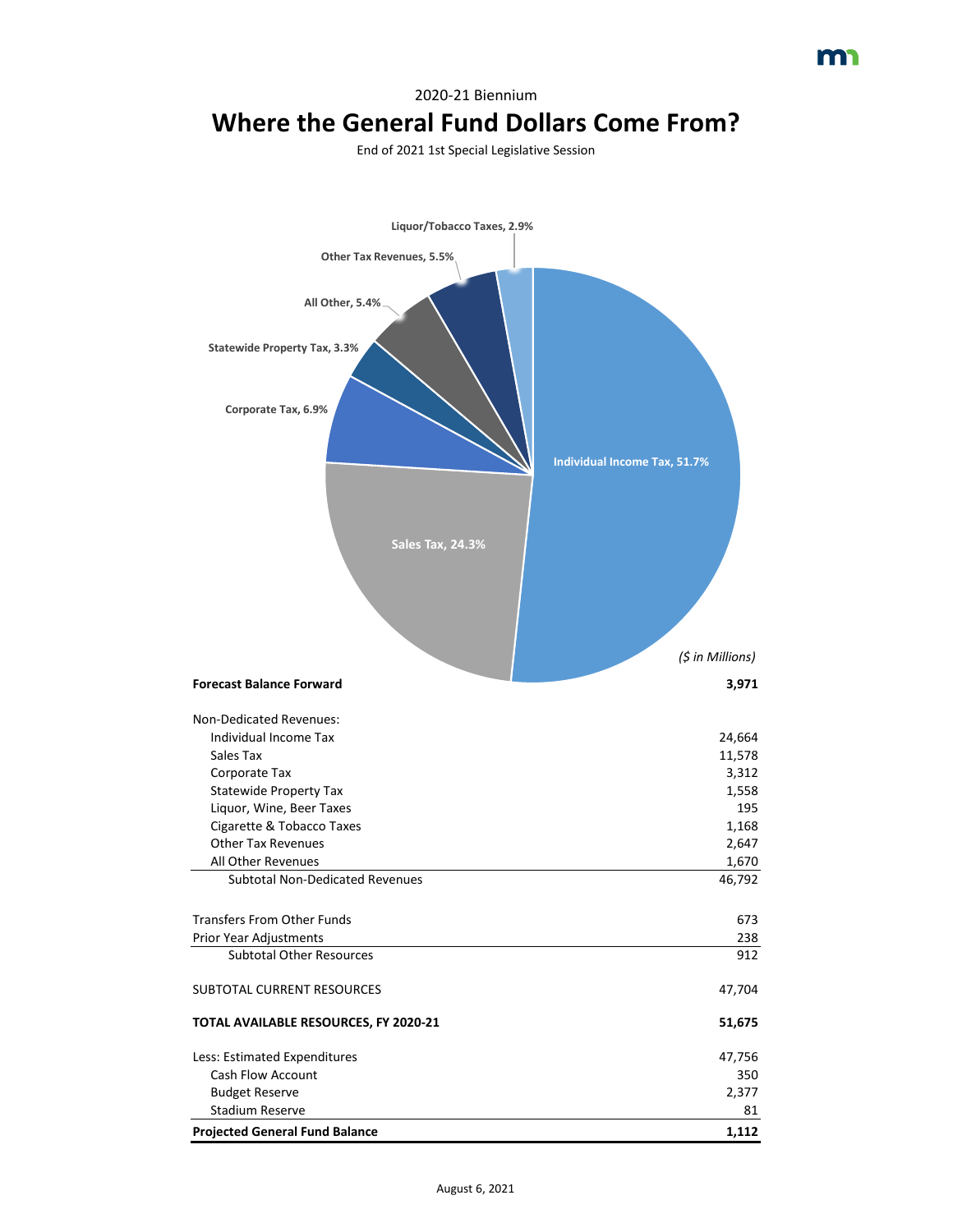

#### 2020-21 Biennium **Where the General Fund Dollars Go?**

**A** 

**Projected General Fund Balance 1,112**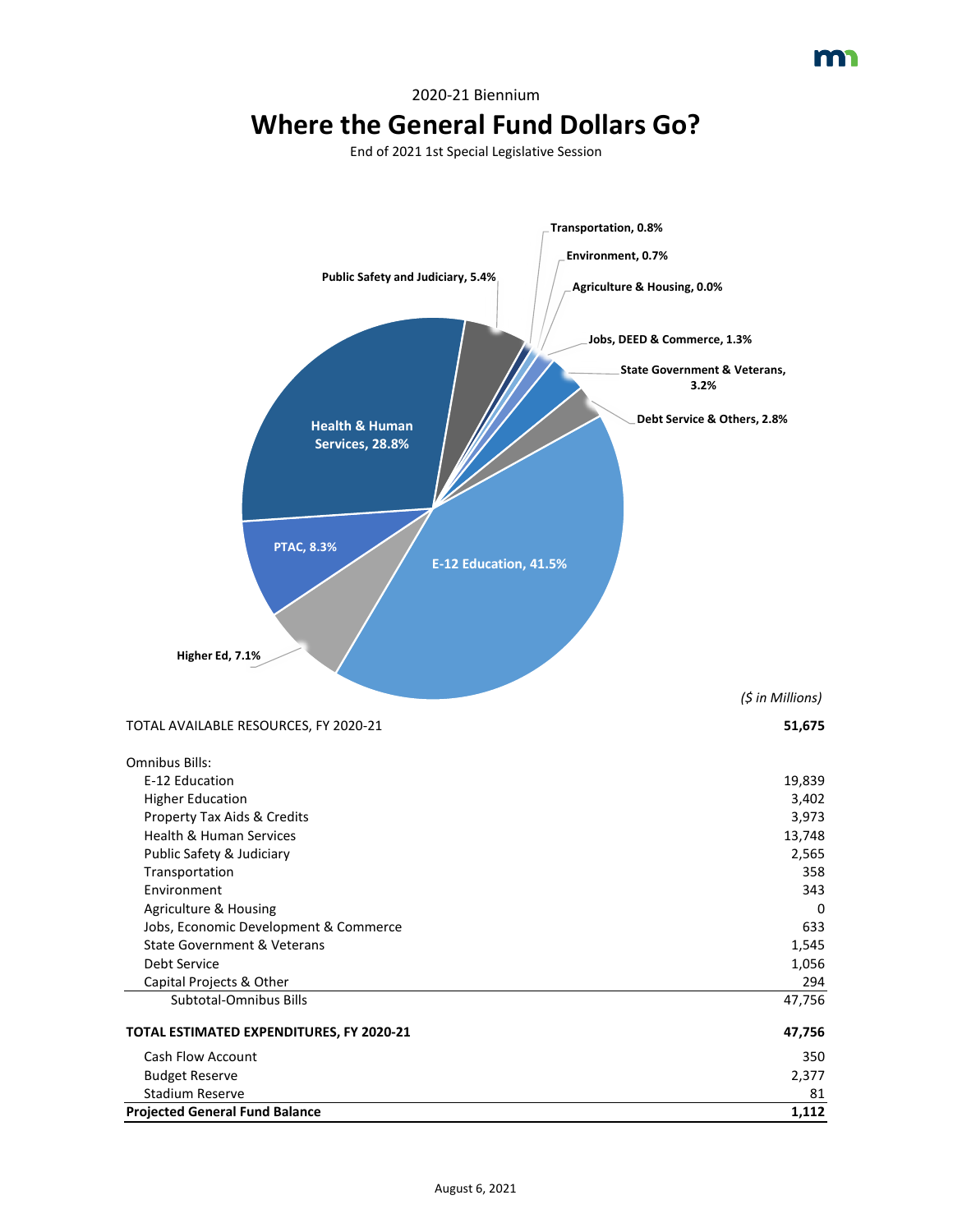2022-23 Biennium

# **Where the General Fund Dollars Come From?**

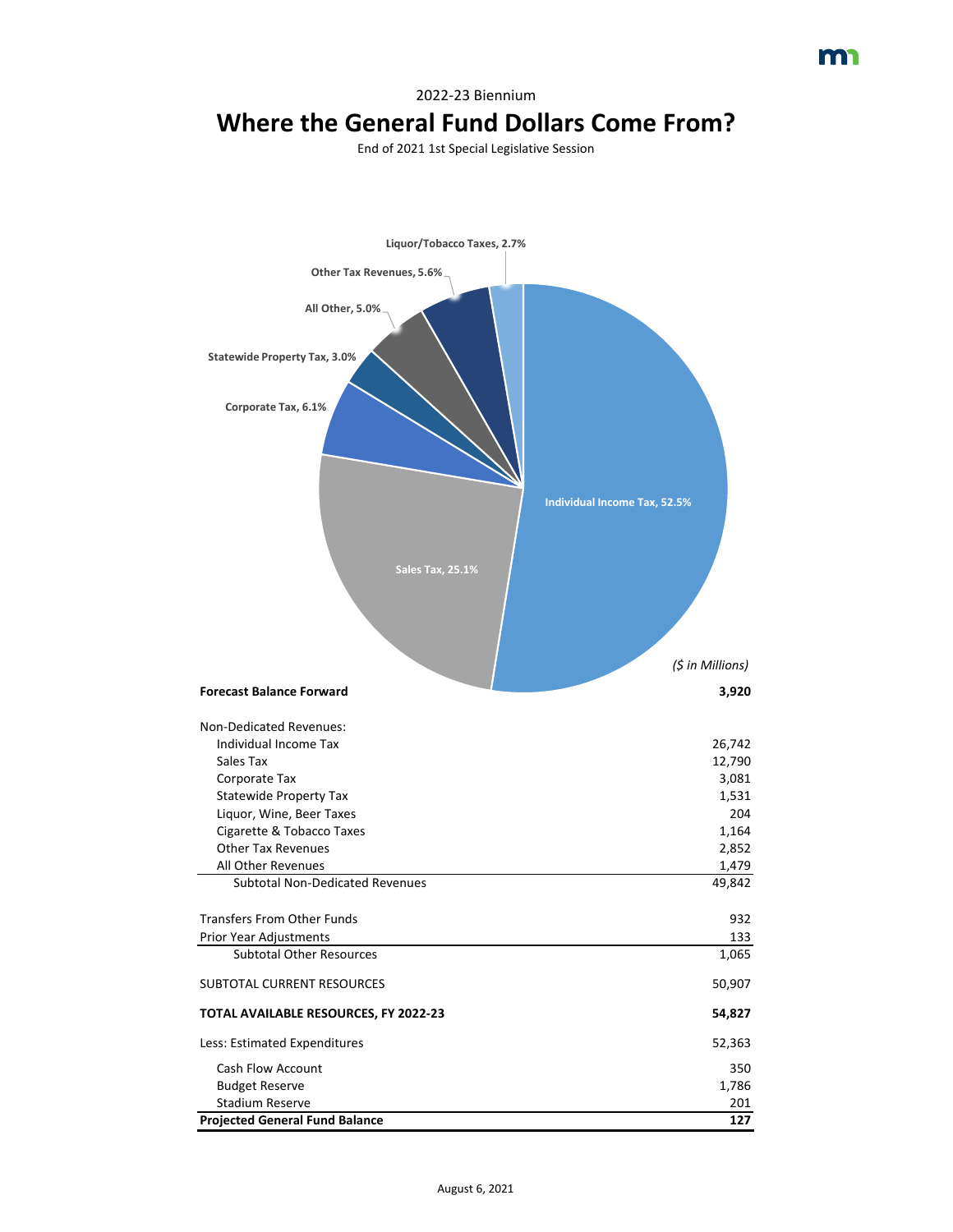## 2022-23 Biennium **Where the General Fund Dollars Go?**

m



| TOTAL AVAILABLE RESOURCES, FY 2022-23    | (\$ in Millions) |
|------------------------------------------|------------------|
| <b>Omnibus Bills:</b>                    | 54,827           |
| E-12 Education                           | 20,987           |
| <b>Higher Education</b>                  | 3,512            |
| Property Tax Aids & Credits              | 4,204            |
| <b>Health &amp; Human Services</b>       | 16,504           |
| Public Safety & Judiciary                | 2,638            |
| Transportation                           | 476              |
| Environment                              | 370              |
| <b>Agriculture &amp; Housing</b>         | $\Omega$         |
| Jobs, Economic Development & Commerce    | 776              |
| <b>State Government &amp; Veterans</b>   | 1,333            |
| Debt Service                             | 1,243            |
| Capital Projects & Other                 | 320              |
| Subtotal-Omnibus Bills                   | 52,363           |
| TOTAL ESTIMATED EXPENDITURES, FY 2022-23 | 52,363           |
| <b>Cash Flow Account</b>                 | 350              |
| <b>Budget Reserve</b>                    | 1,786            |
| <b>Stadium Reserve</b>                   | 201              |
| <b>Projected General Fund Balance</b>    | 127              |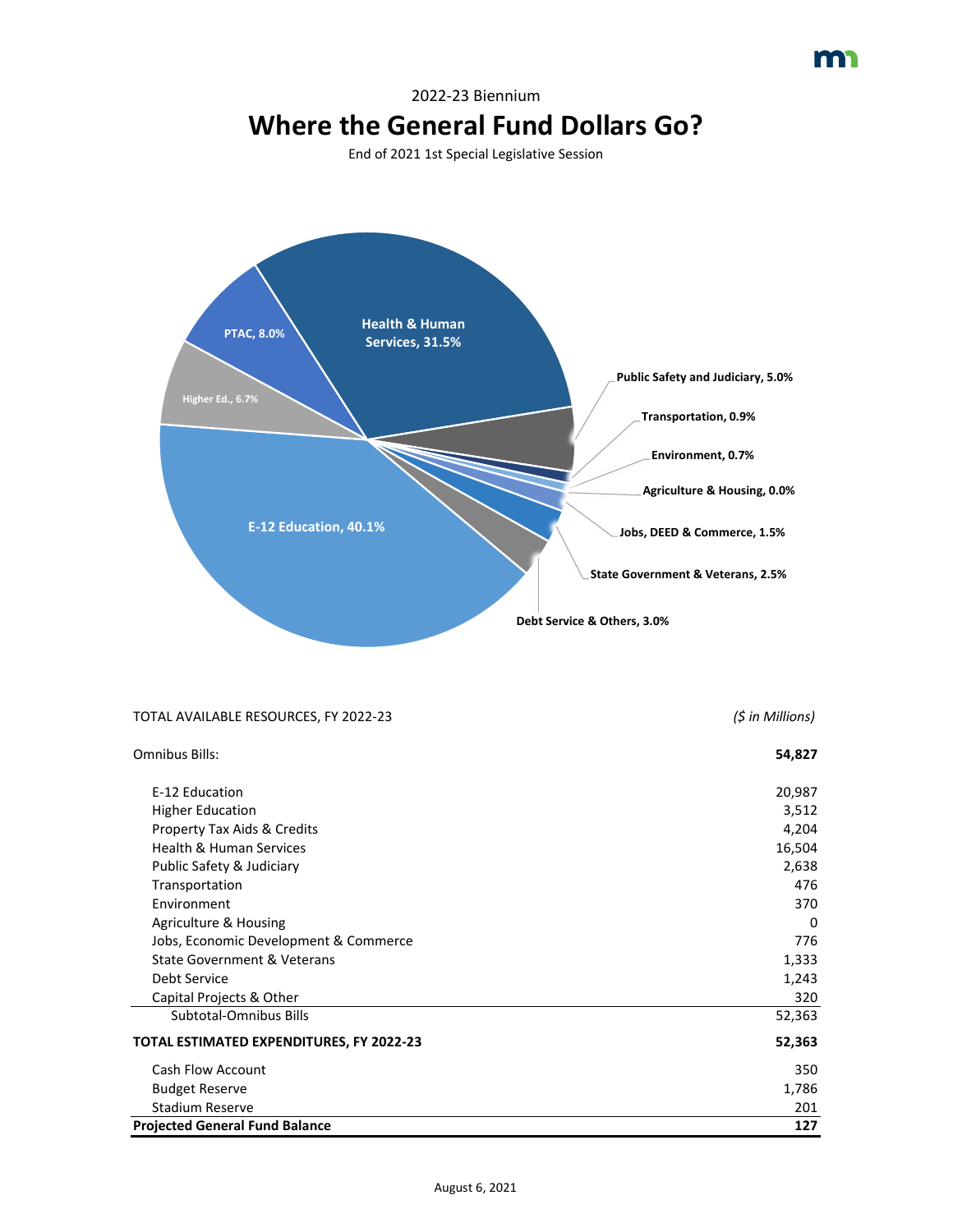2024-25 Biennium

# **Where the General Fund Dollars Come From?**